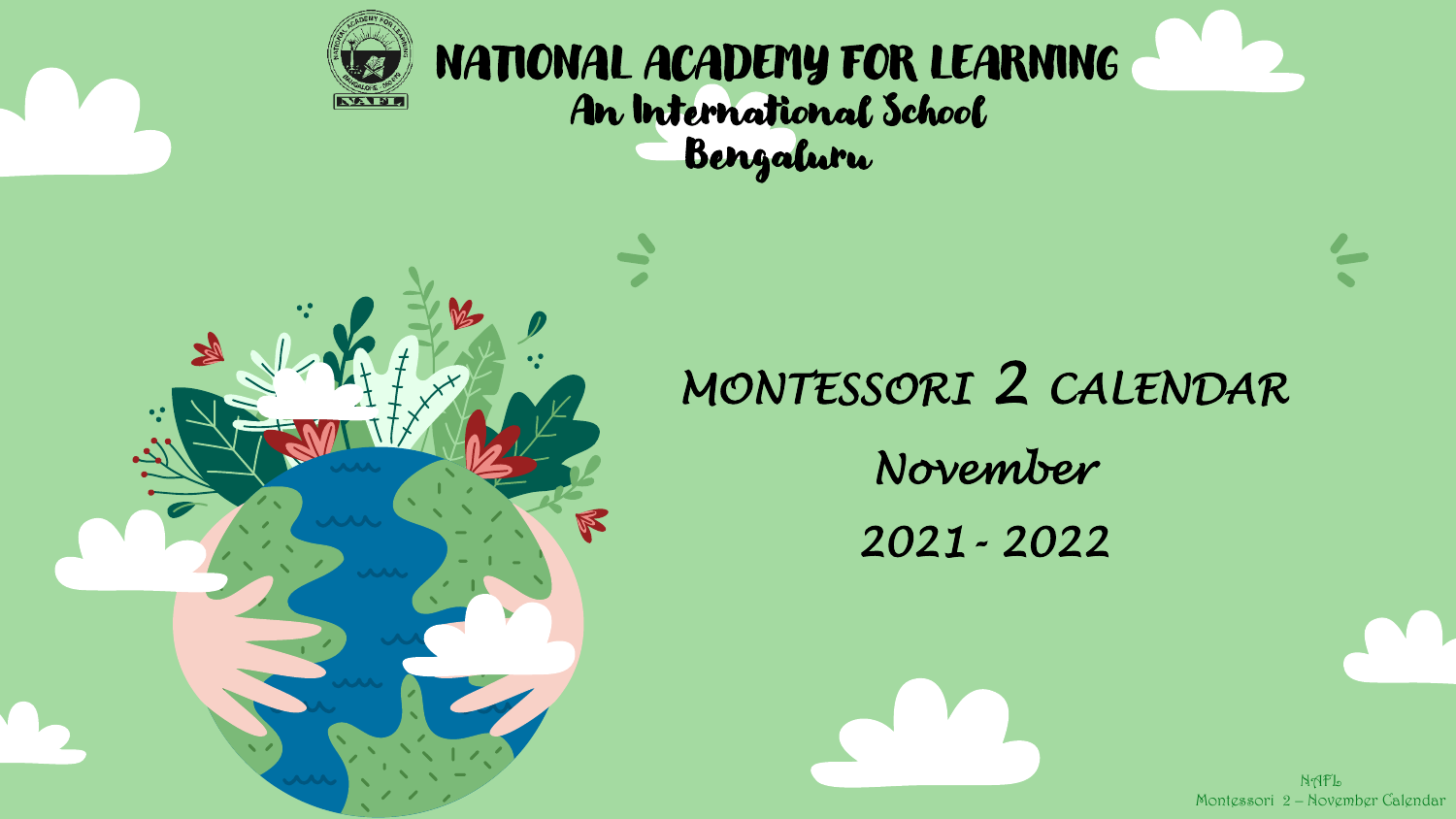

Montessori - 2 November – Plant life



Theme based synchronous sessions We discuss:

- Growth pattern of different food giving plants, (e.g. underground vegetables - potato, onion, carrot)
- How fruits always grow above the ground
- How plants and trees help us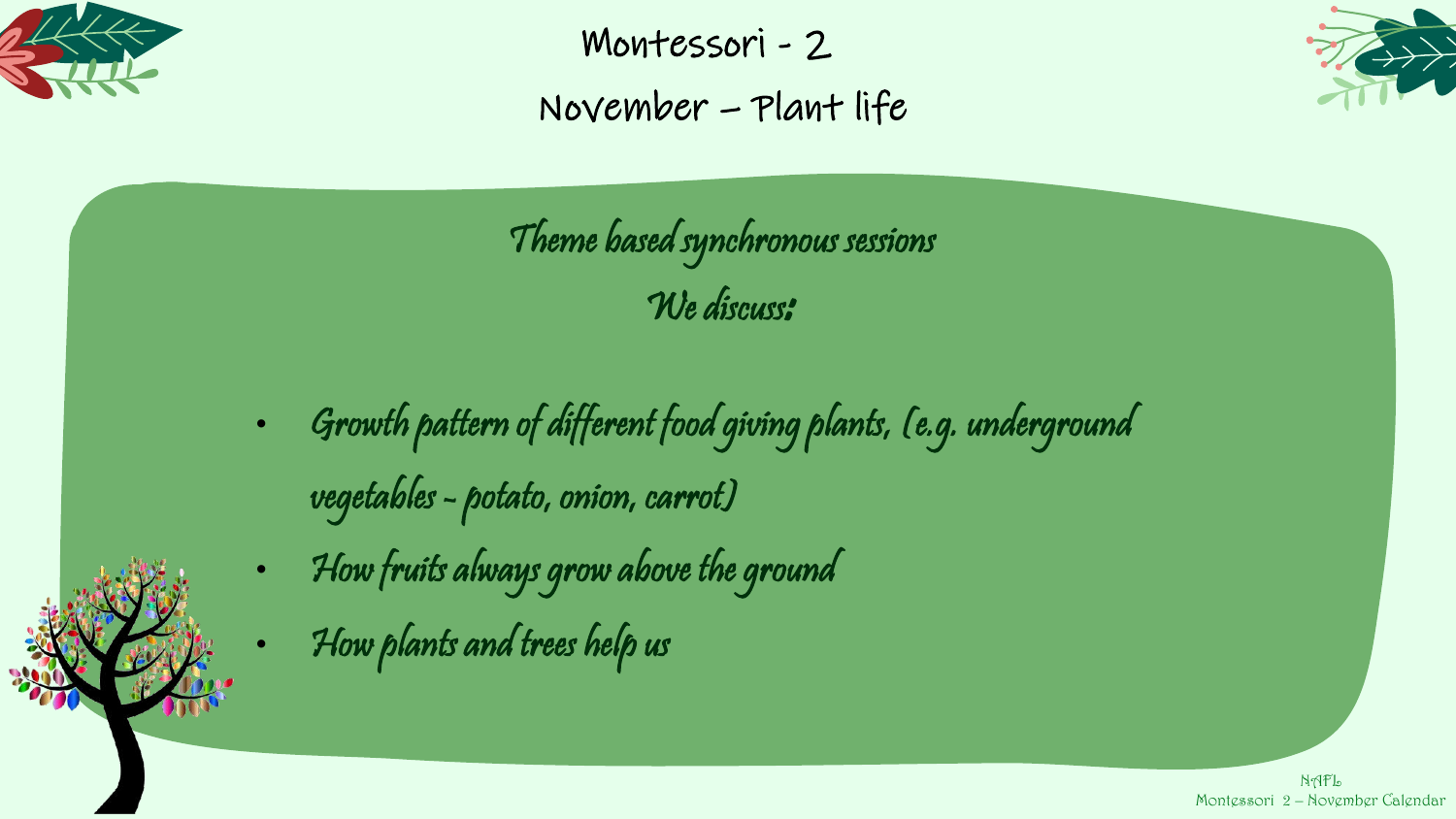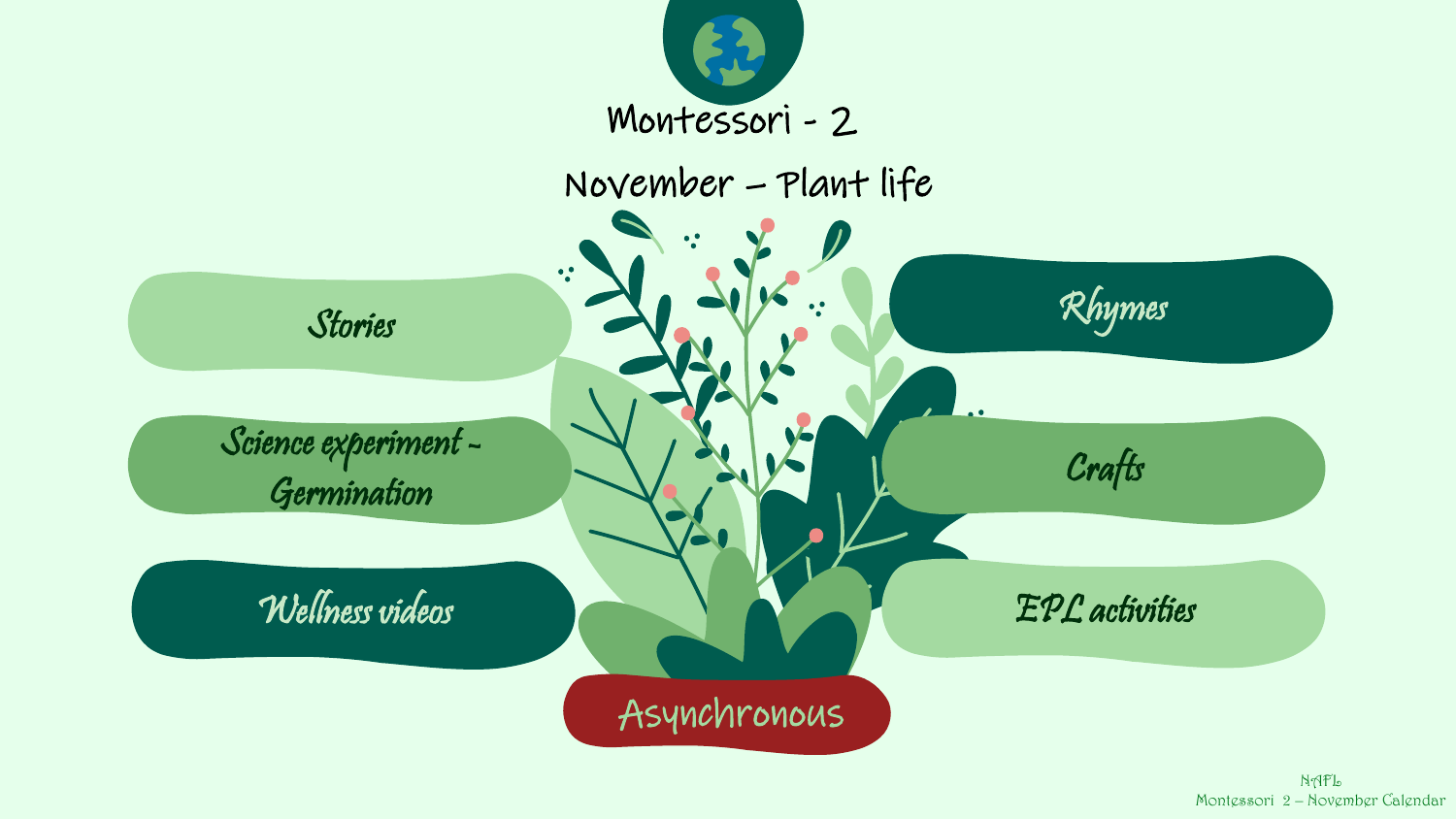

### Montessori 2

SAVE

**STHER** 

November – Plant life

Academic sessions:

➢ Opposites

- ➢ Reading words Vowel Boxes
- $\triangleright$  Revision of numbers
- $\triangleright$  What comes in-between, just

after (1 to 20)

 $>$  Traditional names - groups of tens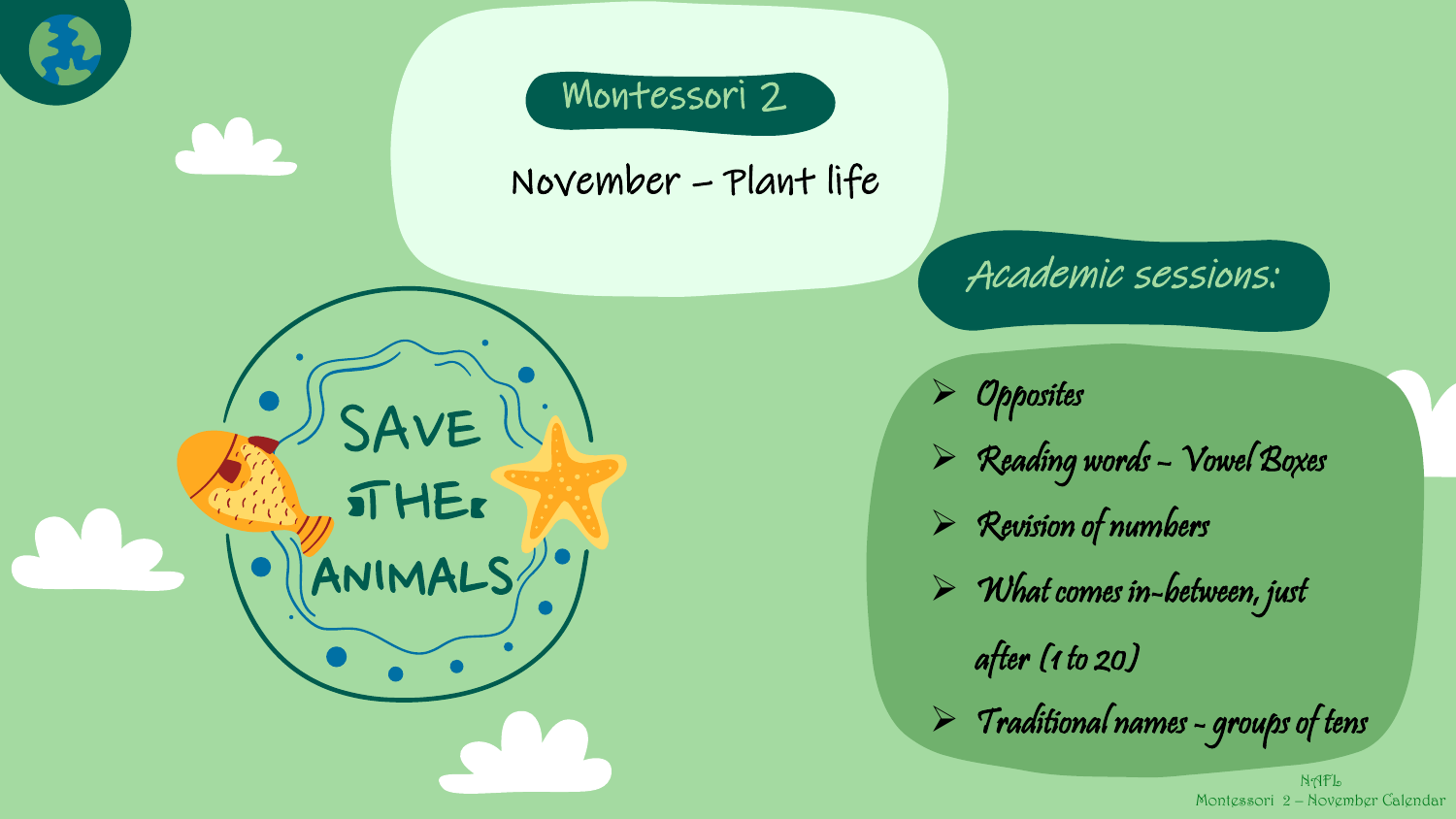Montessori 2 November – Plant life

## Special Days:

Nov 11th : Dress up and pack finger food for a movie experience Nov 13th : Children's Day Celebrations Nov  $22^{nd}$  –  $26^{th}$ : Rainbow week (instructions to follow)

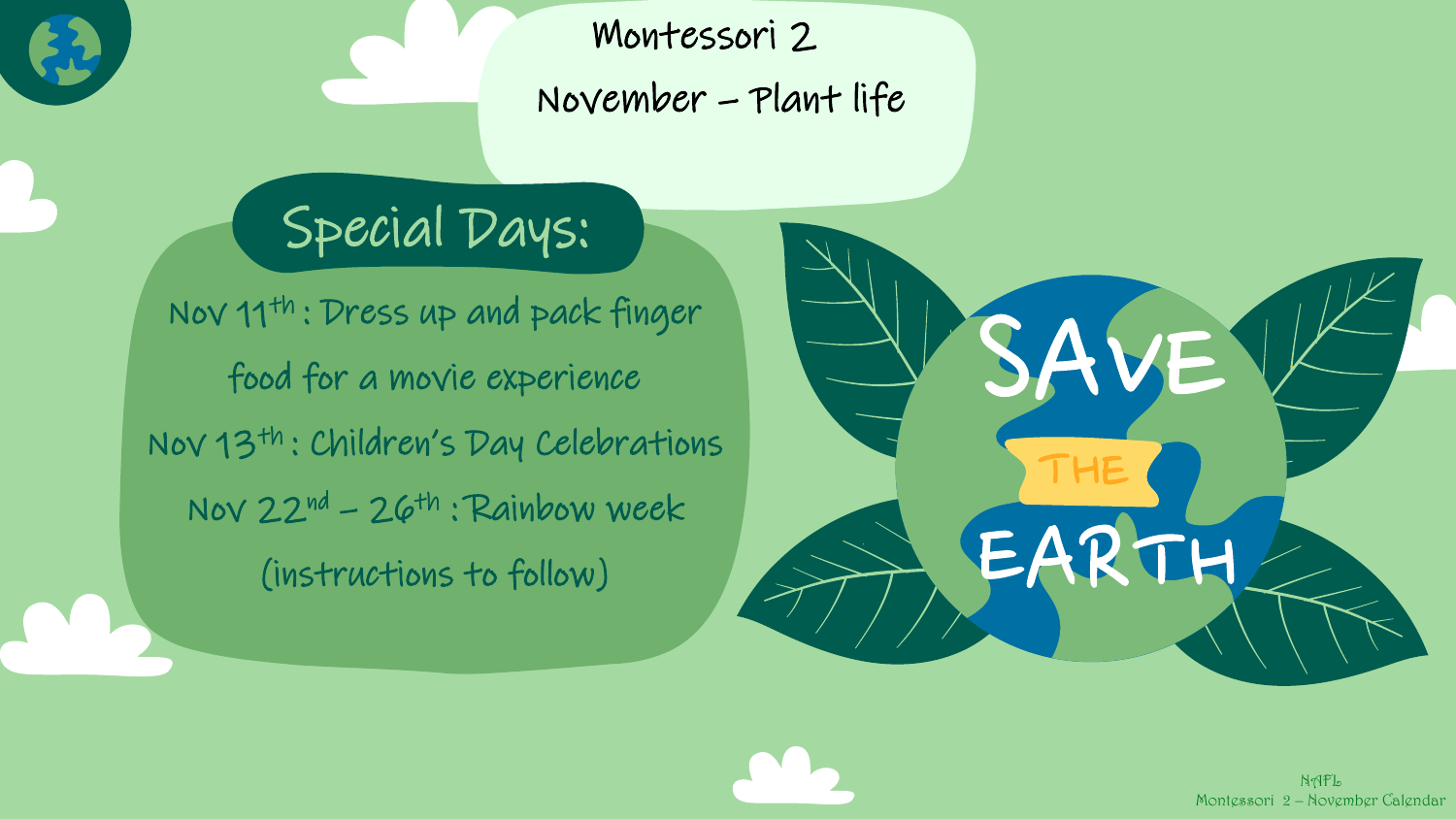

### Montessori - 2

### November – Plant life



Climb every mountain, Ford every stream, Follow every rainbow, till you find your dream! Happy Children's Day!